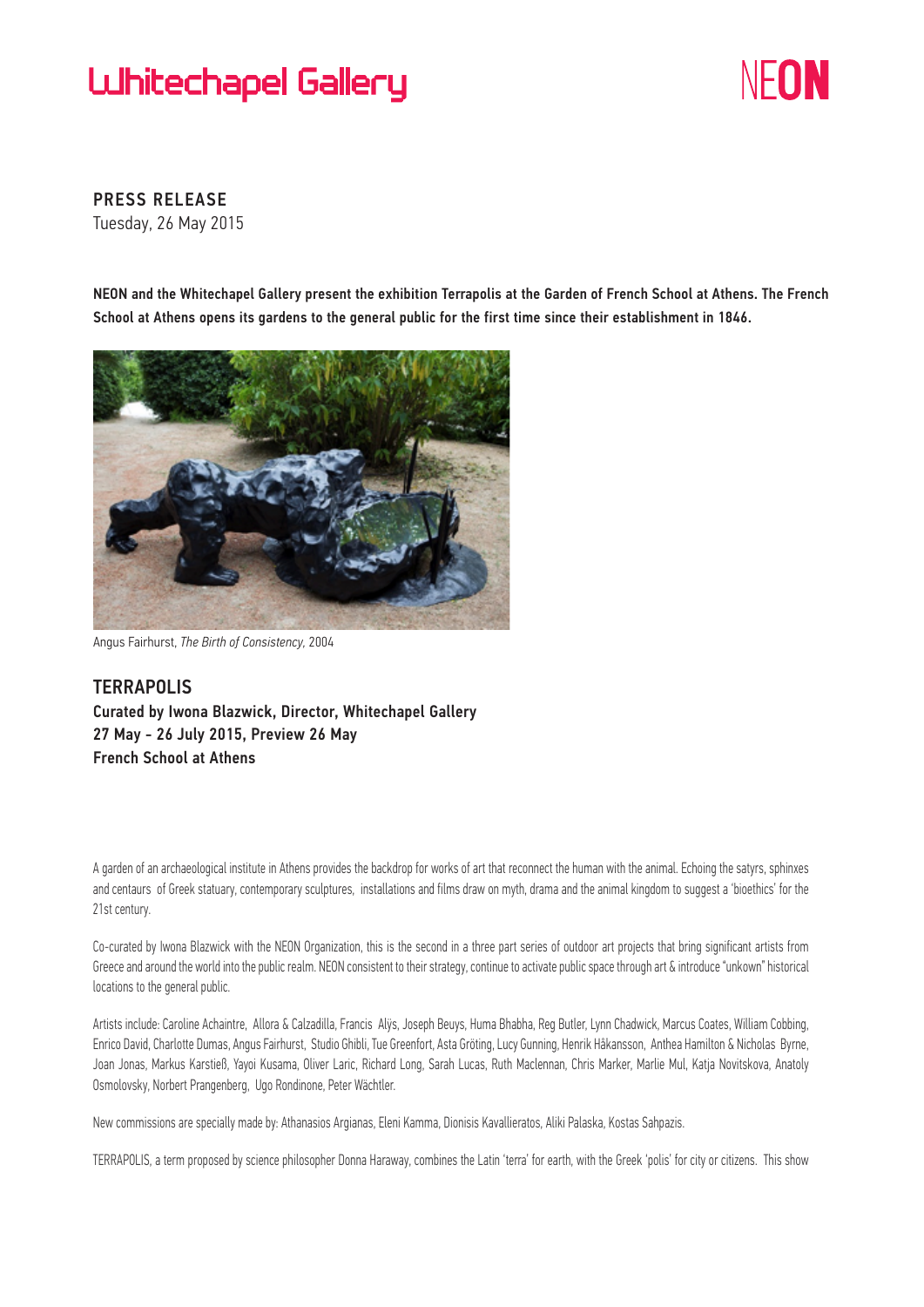asks 'should we regard animals as citizens'? How do processes of nature, such as metamorphoses relate to the creation of art? How do mythic narratives resonate in contemporary society? And can we recalibrate our relationship with other species?

Figurative works in mediums ranging from bronze to ceramic by 37 mid-century and contemporary artists explore myth, drama, metamorphoses and bioethics.

Artists include Huma Bhabha and Lynn Chadwick who create totemic gods and monsters that symbolise animistic power, giving contemporary form to mythology. Ancient Greek tragedies were counterpoised with 'Satyr Plays', tragi-comic burlesques set in woodland where players wearing masks and animal skins, would mock authority and engage in licentious play. Caroline Achaintre's ceramic masks evoke primal forms and drives, while Angus Fairhurst makes the gorilla - part pantomime character, part existential loner – his alter ego.

Allora and Calzadilla's *Hope Hippo* (2005), sculpted out of mud and mounted by a performer who reads the newspaper and blows a whistle at every story of social injustice, is a tri-partite drama between animal, human and society. Athanasios Argianas invites viewers to become performers by donning masks and making objects into sound instruments combining animism, sculpture and music.

The biological process of metamorphosis is mirrored by sculptural processes such as ceramics and bronze casting. Sarah Lucas' bronze figures transform male and female genitalia into a new entity. Layering resins, wood, fabric and leather, Kostas Sahpazis creates skins where materials are suspended between their original nature and composite creation.

This project coincides with an epoch termed 'the Anthropocene', an era when human activities dominate and threaten the Earth's ecosystems and extinguish other species. Richard Long records the traces of agriculture on the landscape, Marlie Mul looks back at our oily carbon footprint and to a future post-human era when we ourselves will become fossils; while Katja Novitskova looks at the internet as an ecosystem emblematized by exotic birds. Eleni Kamma revives the Renaissance wunderkammer presenting her own cabinet of curiosities of organic forms fused with the cultural world of contemporary Athens.

In a series of large-scale inflatable sculptures originally installed in the disused Poplar Baths in East London during the 2012 Olympics, Hamilton, a sculptor and film maker and Byrne, a painter, mix pop culture and fine art icons. These elisions of human and natural attributes echo Greek myths where gods take on animal or botanical forms to seduce or punish humans.

Iwona Blazwick, OBE, Director of Whitechapel Gallery, mentions: *"The NEON Organization- Whitechapel Gallery partnership commissions new works of art from Greek artists and offers a curatorial exchange program between Britain and Greece, bringing the unique vision, resilience and creativity of contemporary Greek artists to international acclaim".*

Alexandre Farnoux, Director of the French School at Athens, *"The exhibition, organized by NEON, offers the opportunity to open the gardens of the French School to the Athenian audience, expressing, in a way, our ties and gratitude towards Athens. In TERRAPOLIS, nature meets the city, animal meets human, art meets science. Dedicated to the study of the human being, this political animal, the French School at Athens offers the ideal environment for these 'beings' created by the artists".*

Elina Kountouri, Director of NEON Organization, comments: *"Through the current volatile environment, NEON focuses its exhibition strategy on three pillars: reinforcing Greek artists by commissioning new works, connecting Greek artistic creativity with the international art scene and offering free access and education to contemporary art to citizens. NEON's strategy is implemented by activating public spaces, as in the exhibitions in the Roman and Ancient Athens Agora in 2014, and private venues of historical significance in Athens as well, that are not accessible to the public".*

NEON and the Whitechapel Gallery are proud to present TERRAPOLIS, the second major collaboration in Athens between the two organizations following the presentation of 'A Thousand Doors' at the The Gennadius Library of the American School of Classical Studies at Athens (4 May – 30 June 2014). NEON works to widen access to contemporary art and is committed to contributing to the vital cultural activity in Athens.

The exhibition is free.